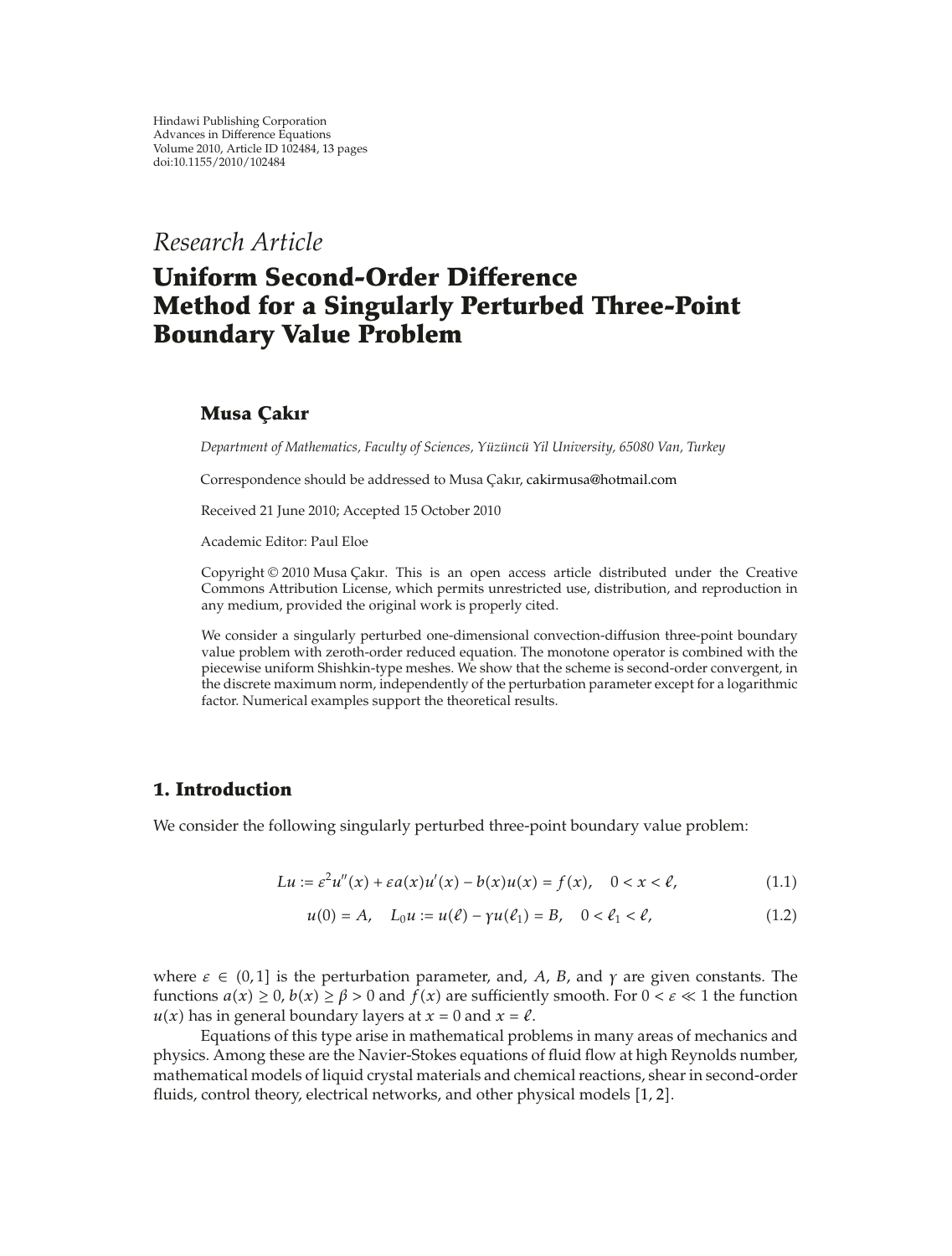Differential equations with a small parameter  $0 < \varepsilon \ll 1$  multiplying the highest order derivatives are called singularly perturbed differential equations. Typically, the solutions of such equations have steep gradients in narrow layer regions of the domain. Classical numerical methods are inappropriate for singularly perturbed problems. Therefore, it is important to develop suitable numerical methods to these problems, whose accuracy does not depend on the parameter value *ε*; that is, methods that are convergence *ε*-uniformly 1–5. One of the simplest ways to derive such methods consists of using a class of special piecewise uniform meshes (a Shishkin mesh), (see, e.g.,  $[4–8]$  for motivation for this type of mesh, which are constructed a priori in function of sizes of parameter *ε*, the problem data, and the number of corresponding mesh points.

Three-point boundary value problems have been studied extensively in the literature. For a discussion of existence and uniqueness results and for applications of three-point problems, see  $[9-12]$  and the references cited in them. Some approaches to approximating this type of problem have also been considered [13, 14]. However, the algorithms developed in the papers cited above are mainly concerned with regular cases (i.e., when boundary layers are absent). Fitted difference scheme on an equidistant mesh for the numerical solution of the linear three-point reaction-diffusion problem have been studied in [15]. A uniform finite difference method, which is first-order convergent, on an S-mesh (Shishkin type mesh) for a singularly perturbed semilinear one-dimensional convection-diffusion three-point boundary value problem have also been studied in  $[16]$ .

Computational methods for singularly perturbed problems with two small parameters have been studied in different ways  $[17–21]$ . In this paper, we propose the hybrid scheme for solving the nonlocal problem  $(1.1)-(1.2)$ , which comprises three kinds of schemes, such as Samarskii's scheme [22], a finite difference scheme with uniform mesh, and finite difference scheme on piecewise uniform mesh. The considered algorithm is monotone.

We will prove that the method for the numerical solution of the three-point boundary value problem  $(1.1)-(1.2)$  is uniformly convergent of order  $N^{-2}\ln^2N$  on special piecewise equidistant mesh, in discrete maximum norm, independently of singular perturbation parameter. In Section 2, we present some analytical results of the three-point boundary value problem  $(1.1)-(1.2)$ . In Section 3, we describe some monotone finite-difference discretization and introduce the piecewise uniform grid. In Section 4, we analyze the convergence properties of the scheme. Finally, numerical examples are presented in Section 5.

*Notation 1.* Henceforth, *C* denote the generic positive constants independent of *ε* and of the mesh parameter. Such a subscripted constant is also independent of *ε* and mesh parameter, but whose value is fixed.

*Assumption 1.* In what follows, we will assume that  $\varepsilon \le CN^{-1}$ , which is nonrestrictive in practice.

### **2. Properties of the Exact Solution**

For constructing layer-adapted meshes correctly, we need to know the asymptotic behavior of the exact solution. This behavior will be used later in the analysis of the uniform convergence of the finite difference approximations defined in Section 3. For any continuous function  $v(x)$ , we use  $\|v\|_{\infty}$  for the continuous maximum norm on the corresponding interval.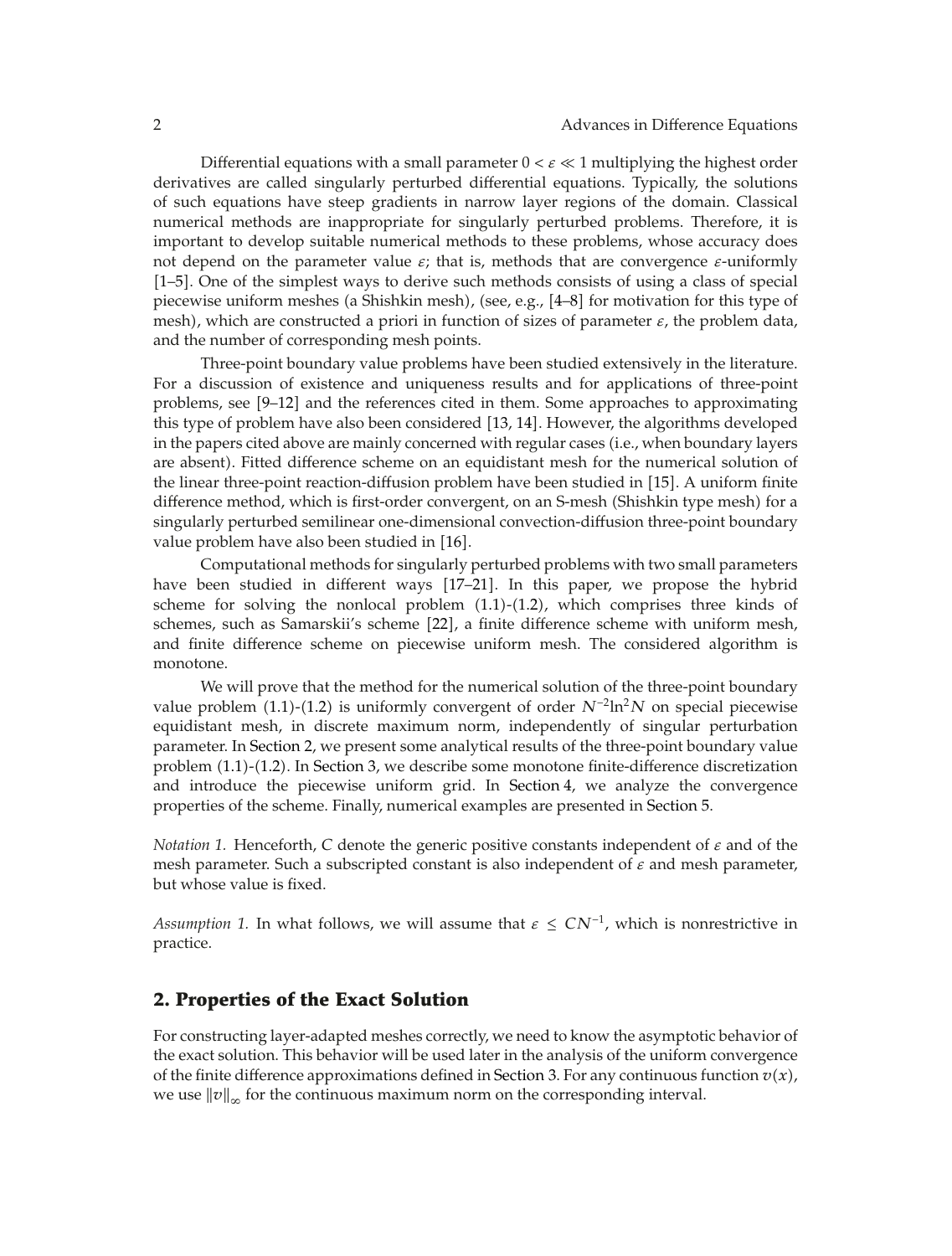**Lemma 2.1.** *If a, b, and*  $f \in C^2[0, \ell]$ *, the solution of* (1.1)-(1.2) *satisfies the following estimates:* 

$$
||u||_{\infty} \le C,
$$
  

$$
|u^{(k)}(x)| \le C \left\{ 1 + \frac{1}{\varepsilon^k} \left( e^{-\mu_1 x/\varepsilon} + e^{-\mu_2(\ell - x)/\varepsilon} \right) \right\}, \quad 0 \le x \le \ell, \ k = 1, 2, 3, 4,
$$
 (2.1)

*provided that*  $b(x) - \varepsilon a'(x) \ge \beta_* > 0$  *and*  $|\gamma| < 1$ *, where* 

$$
\mu_1 = \frac{1}{2} \left( \sqrt{a^2(0) + 4\beta_*} + a(0) \right),
$$
  

$$
\mu_2 = \frac{1}{2} \left( \sqrt{a^2(\ell) + 4\beta_*} - a(\ell) \right).
$$
 (2.2)

*Proof.* The proof is almost identical to that of [16, 23].

## **3. Discretization and Piecewise Uniform Mesh**

Introduce an arbitrary nonuniform mesh on the segment  $[0, \ell]$ 

$$
\omega_N = \{0 < x_1 < \dots < x_{N-1} < \ell\},\
$$
\n
$$
\overline{\omega}_N = \omega_N \cup \{x_0 = 0, x_N = \ell\}.\tag{3.1}
$$

Let  $h_i = x_i - x_{i-1}$  be a mesh size at the node  $x_i$  and  $\hbar_i = (h_i + h_{i+1})/2$  be an average mesh size. Before describing our numerical method, we introduce some notation for the mesh functions. Define the following finite differences for any mesh function  $v_i = v(x_i)$  given on  $\overline{\omega}_N$  by

$$
v_{\bar{x},i} = \frac{(v_i - v_{i-1})}{h_i}, \qquad v_{x,i} = \frac{(v_{i+1} - v_i)}{h_{i+1}}, \qquad v_{\bar{v},i} = \frac{(v_{\bar{x},i} + v_{x,i})}{2},
$$
  

$$
v_{\bar{x},i} = \frac{(v_{i+1} - v_i)}{\hbar_i}, \qquad \hbar_i = \frac{h_i + h_{i+1}}{2}, \qquad v_{\bar{x}\bar{x},i} = \frac{(v_{x,i} - v_{\bar{x},i})}{\hbar},
$$
  

$$
||w||_{\infty} \equiv ||w||_{\infty, \bar{\omega}_N} := \max_{0 \le i \le N} |w_i|.
$$
 (3.2)

For equidistant subintervals of the mesh, we use the finite differences in the form

$$
v_{\overline{x},i} = \frac{(v_i - v_{i-1})}{h}, \qquad v_{x,i} = \frac{(v_{i+1} - v_i)}{h}, \qquad v_{\overline{x}x,i} = \frac{(v_{x,i} - v_{\overline{x},i})}{h}.
$$
 (3.3)

To approximate the solution of  $(1.1)-(1.2)$ , we employ a finite difference scheme defined on a piecewise uniform Shishkin mesh. This mesh is defined as follows.

We divide each of the intervals  $[0, \sigma_1]$  and  $[\ell - \sigma_2, \ell]$  into *N*/4 equidistant subintervals, and we divide  $[\sigma_1, \ell - \sigma_2]$  into *N*/2 equidistant subintervals, where *N* is a positive integer

 $\Box$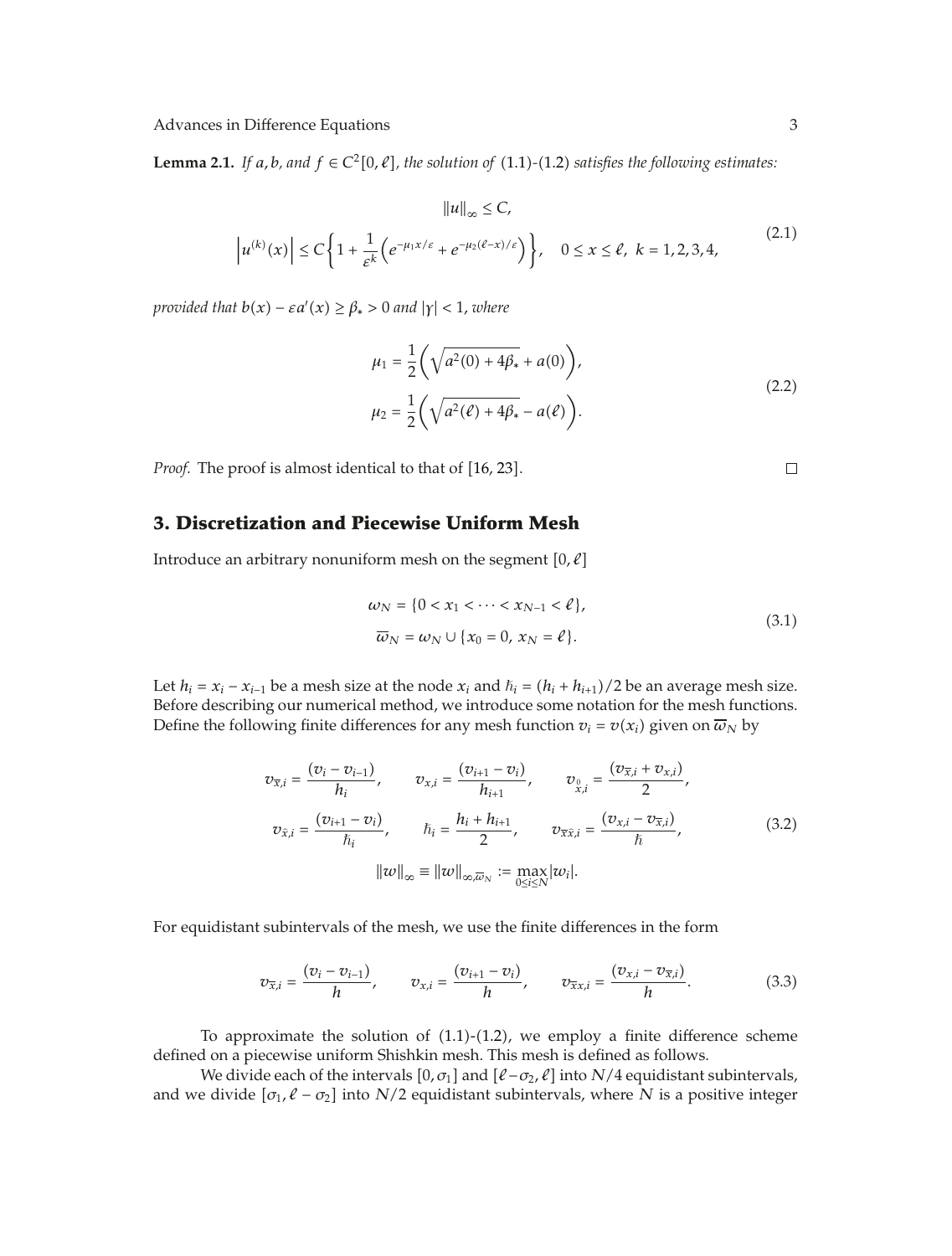divisible by 4. The transition points  $\sigma_1$  and  $\sigma_2$ , which separate the fine and coarse portions of the mesh, are obtained by taking

$$
\sigma_1 = \min\left\{\frac{\ell}{4}, \mu_1^{-1}\varepsilon \ln N\right\}, \qquad \sigma_2 = \min\left\{\frac{\ell}{4}, \mu_2^{-1}\varepsilon \ln N\right\},\tag{3.4}
$$

where  $\mu_1$  and  $\mu_2$  are given in Lemma 2.1. In practice, we usually have  $\sigma_i \ll \ell$  (*i* = 1, 2), and so the mesh is fine on  $[0, \sigma_1]$ ,  $[\ell - \sigma_2, \ell]$  and coarse on  $[\sigma_1, \ell - \sigma_2]$ . Hence, if we denote the step sizes in  $[0, \sigma_1]$ ,  $[\sigma_1, \ell - \sigma_2]$ , and  $[\ell - \sigma_2, \ell]$  by  $h^{(1)}$ ,  $h^{(2)}$ , and  $h^{(3)}$ , respectively, we have

$$
h^{(1)} = \frac{4\sigma_1}{N}, \qquad h^{(2)} = \frac{2(\ell - \sigma_2 - \sigma_1)}{N}, \qquad h^{(3)} = \frac{4\sigma_2}{N}, \qquad h^{(2)} + \frac{1}{2} (h^{(1)} + h^{(3)}) = \frac{2\ell}{N},
$$
  

$$
h^{(k)} \le \ell N^{-1}, \quad k = 1, 3, \quad \ell N^{-1} \le h^{(2)} < 2\ell N^{-1},
$$
\n
$$
(3.5)
$$

so that

$$
\overline{\omega}_{N} = \left\{ x_{i} = ih^{(1)}, i = 0, 1, ..., \frac{N}{4}; x_{i} = \sigma_{1} + \left(i - \frac{N}{4}\right)h^{(2)}, i = \frac{N}{4} + 1, ..., \frac{3N}{4}; \right\}
$$
\n
$$
x_{i} = \ell - \sigma_{2} + \left(i - \frac{3N}{4}\right)h^{(3)}, i = \frac{3N}{4} + 1, ..., N, h^{(1)} = \frac{4\sigma_{1}}{N}, h^{(2)} = \frac{2(\ell - \sigma_{2} - \sigma_{1})}{N}, \right\}
$$
\n
$$
h^{(3)} = \frac{4\sigma_{2}}{N} \right\}.
$$
\n(3.6)

On this mesh, we define the following finite difference schemes:

$$
L_1^h u_i \equiv \varepsilon^2 k_i u_{\overline{x}x,i} + \varepsilon a_i u_{x,i} - b_i u_i = f_i - R_i^{(1)}, \quad \text{for } i = 1, 2, ..., \frac{N}{4} - 1; \ i = \frac{3N}{4} + 1, ..., N,
$$
  

$$
L_2^h u_i \equiv \varepsilon^2 u_{\overline{x}x,i} + \varepsilon a_i u_{x,i} - b_i u_i = f_i - R_i^{(2)}, \quad \text{for } i = \frac{N}{4} + 1, ..., \frac{3N}{4} - 1,
$$
  

$$
L_3^h u_i \equiv \varepsilon^2 u_{\overline{x}\hat{x},i} + \varepsilon a_i u_{x,i} - b_i u_i = f_i - R_i^{(3)}, \quad \text{for } i = \frac{N}{4}, \frac{3N}{4},
$$
  
(3.7)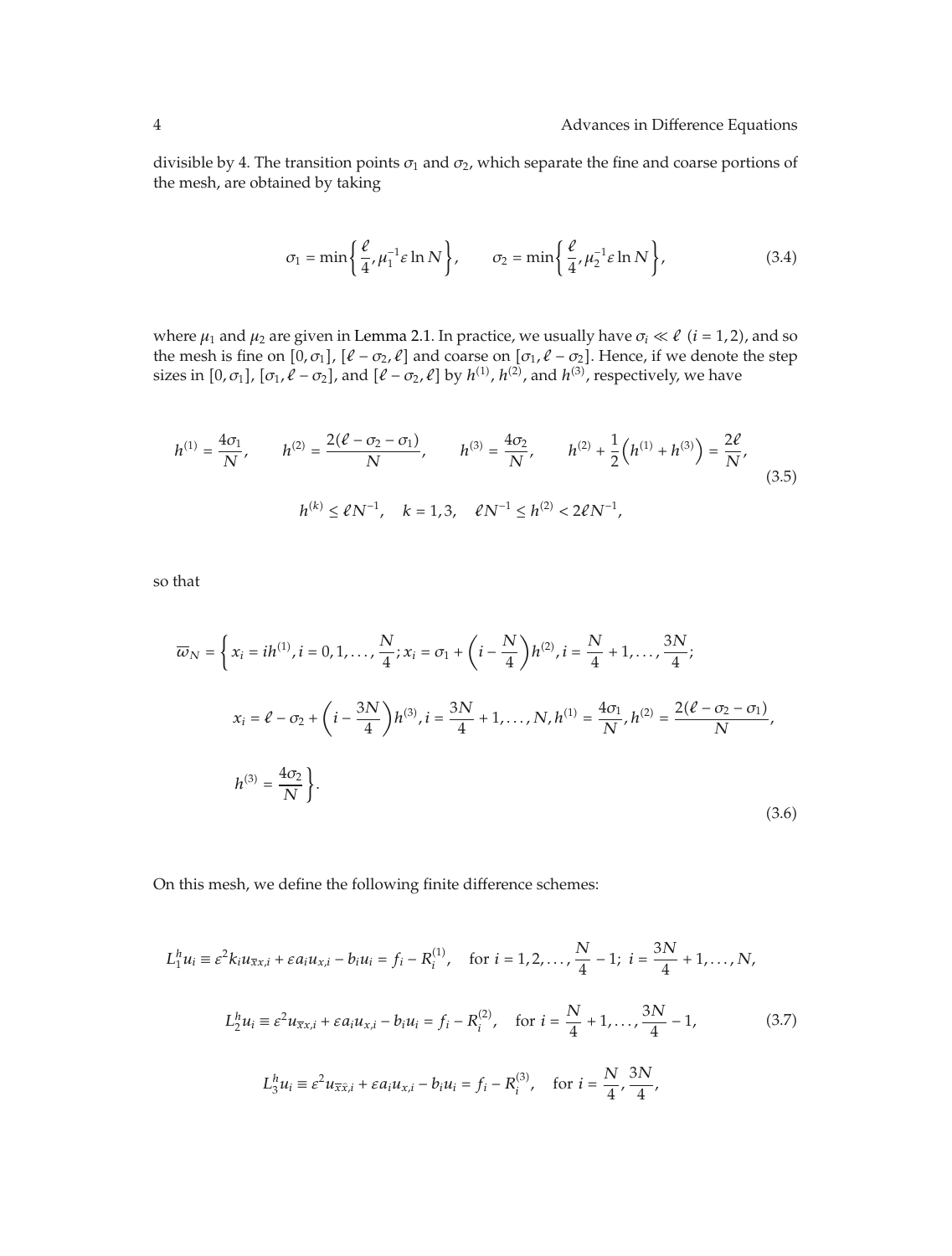where

$$
k_i = \frac{1}{1 + a_i h / 2\varepsilon'},\tag{3.8}
$$

$$
R_i^{(1)} = -\frac{\varepsilon^2 h}{6} \int_{x_{i-1}}^{x_{i+1}} \varphi_i^{(1)}(x) u^{(4)}(x) dx - \frac{\varepsilon a_i h}{4} \int_{x_{i-1}}^{x_{i+1}} \varphi_i(x) u'''(x) dx - \frac{a_i^2 h^2}{4(1 + a_i h/2\varepsilon)} u_{\overline{x}x, i},
$$
(3.9)

$$
R_i^{(2)} = -\frac{\varepsilon^2}{2} \int_{x_{i-1}}^{x_{i+1}} \varphi_i^{(2)}(x) u'''(x) dx - \varepsilon a_i h^{-1} \int_{x_i}^{x_{i+1}} (x_{i+1} - x) u''(x) dx,
$$
\n(3.10)

$$
R_i^{(3)} = -\frac{\varepsilon^2}{2} \int_{x_{i-1}}^{x_{i+1}} \varphi_i^{(3)}(x) u'''(x) dx - \varepsilon a_i h_{i+1}^{-1} \int_{x_i}^{x_{i+1}} (x_{i+1} - x) u''(x) dx,
$$
\n(3.11)

with the usual piecewise linear basis functions

$$
\varphi_{i}(x) = \begin{cases}\n\left(\frac{x - x_{i-1}}{h}\right)^{2}, & x_{i-1} < x < x_{i}, \\
\left(\frac{x_{i+1} - x}{h}\right)^{2}, & x_{i} < x < x_{i+1}, \\
\left(\frac{x_{i+1} - x}{h}\right)^{3}, & x_{i-1} < x < x_{i}, \\
\left(\frac{x_{i+1} - x}{h}\right)^{3}, & x_{i-1} < x < x_{i}, \\
\left(\frac{x_{i+1} - x}{h}\right)^{3}, & x_{i} < x < x_{i+1}, \\
\varphi_{i}^{(2)}(x) = \begin{cases}\n-\left(\frac{x - x_{i-1}}{h}\right)^{2}, & x_{i-1} < x < x_{i}, \\
\left(\frac{x_{i+1} - x}{h}\right)^{2}, & x_{i} < x < x_{i+1}, \\
\left(\frac{x_{i+1} - x}{h}\right)^{2}, & x_{i} < x < x_{i+1}, \\
\frac{(x_{i+1} - x)^{2}}{h_{i}h_{i}}, & x_{i-1} < x < x_{i}, \\
\frac{(x_{i+1} - x)^{2}}{h_{i}h_{i+1}}, & x_{i} < x < x_{i+1}.\n\end{cases} (3.12)
$$

It is now necessary to define an approximation for the second boundary condition of (1.2). Let  $x_{N_0}$  be the mesh point nearest to  $\ell_1$ . Then, using interpolating quadrature formula with respect to  $x_{N_0}$  and  $x_{N_0+1}$ , we can write

$$
u(x) = \frac{x - x_{N_0+1}}{x_{N_0} - x_{N_0+1}} u(x_{N_0}) + \frac{x - x_{N_0}}{x_{N_0+1} - x_{N_0}} u(x_{N_0+1}) + r(x),
$$
\n(3.13)

where

$$
r(x) = \frac{1}{2}f''(\xi)(x - x_{N_0})(x - x_{N_0+1}), \quad \xi \in (x_{N_0}, \ell_1). \tag{3.14}
$$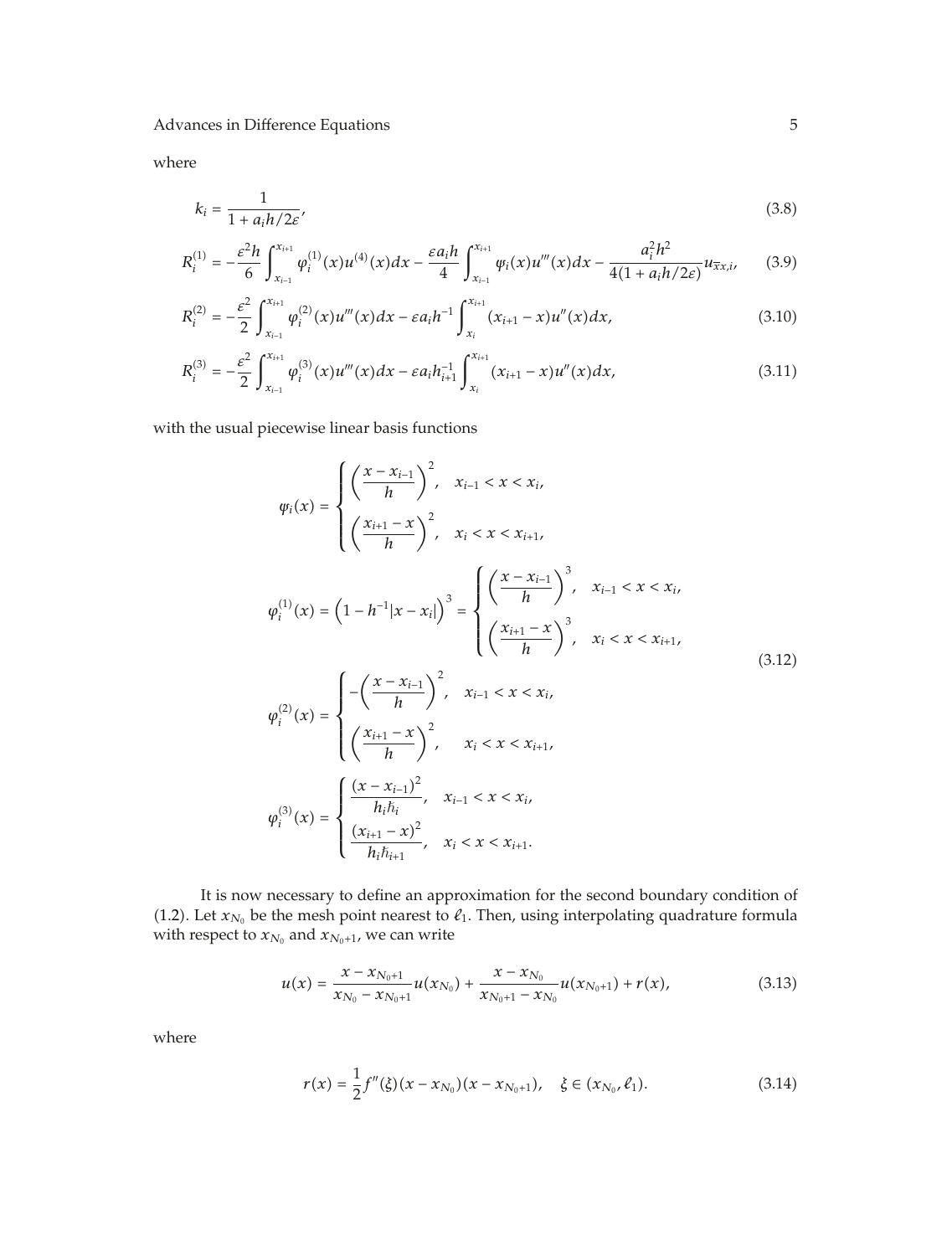Substituting  $x = \ell_1$  into (3.13), for the second boundary condition of (1.2), we obtain

$$
u_N - \gamma \left[ \frac{\ell_1 - x_{N_0+1}}{x_{N_0} - x_{N_0+1}} u(x_{N_0}) + \frac{\ell_1 - x_{N_0}}{x_{N_0+1} - x_{N_0}} u(x_{N_0+1}) \right] + r(x) = B.
$$
 (3.15)

Based on (3.7) and (3.15), we propose the following difference scheme for approximating  $(1.1)-(1.2)$ :

$$
e_1^h y_i \equiv \varepsilon^2 k_i y_{\bar{x}x,i} + \varepsilon a_i y_{x,i} - b_i y_i = f_i \quad i = 1, 2, ..., \frac{N}{4} - 1; \ i = \frac{3N}{4} + 1, ..., N,
$$
 (3.16)

$$
\ell_2^h y_i \equiv \varepsilon^2 y_{\overline{x}x,i} + \varepsilon a_i y_{x,i} - b_i y_i = f_i \quad i = \frac{N}{4} + 1, \dots, \frac{3N}{4} - 1,
$$
 (3.17)

$$
\ell_3^h y_i \equiv \varepsilon^2 y_{\overline{x}\hat{x},i} + \varepsilon a_i y_{x,i} - b_i y_i = f_i \quad i = \frac{N}{4}, \frac{3N}{4}, \tag{3.18}
$$

$$
y_0 = A, \qquad \ell_0 y \equiv y_N - \gamma \left[ \frac{\ell_1 - x_{N_0 + 1}}{x_{N_0} - x_{N_0 + 1}} y(x_{N_0}) + \frac{\ell_1 - x_{N_0}}{x_{N_0 + 1} - x_{N_0}} y(x_{N_0 + 1}) \right] = B. \tag{3.19}
$$

### **4. Uniform Error Estimates**

Let *z* = *y* − *u*, *x* ∈  $\overline{w}_N$ . Then, the error in the numerical solution satisfies

$$
\ell^h z \equiv R_i, \quad i = 1, 2, ..., N - 1,
$$
  
\n
$$
z_0 = 0, \qquad z_N - \gamma \left[ \frac{\ell_1 - x_{N_0 + 1}}{x_{N_0} - x_{N_0 + 1}} z_{N_0} + \frac{\ell_1 - x_{N_0}}{x_{N_0 + 1} - x_{N_0}} z_{N_0 + 1} \right] = r,
$$
\n(4.1)

where

$$
R_i = R_i^{(1)} + R_i^{(2)} + R_i^{(3)},\tag{4.2}
$$

and  $r$  is defined by  $(3.14)$ .

**Lemma 4.1.** Let  $z_i$  be the solution to  $(4.1)$ . Then, the estimate

$$
||z||_{\infty,\varpi_N} \le C \{ ||R||_{\infty,\omega_N} + |r| \}
$$
\n(4.3)

*holds.*

*Proof.* The proof is almost identical to that of [16, 23].  $\Box$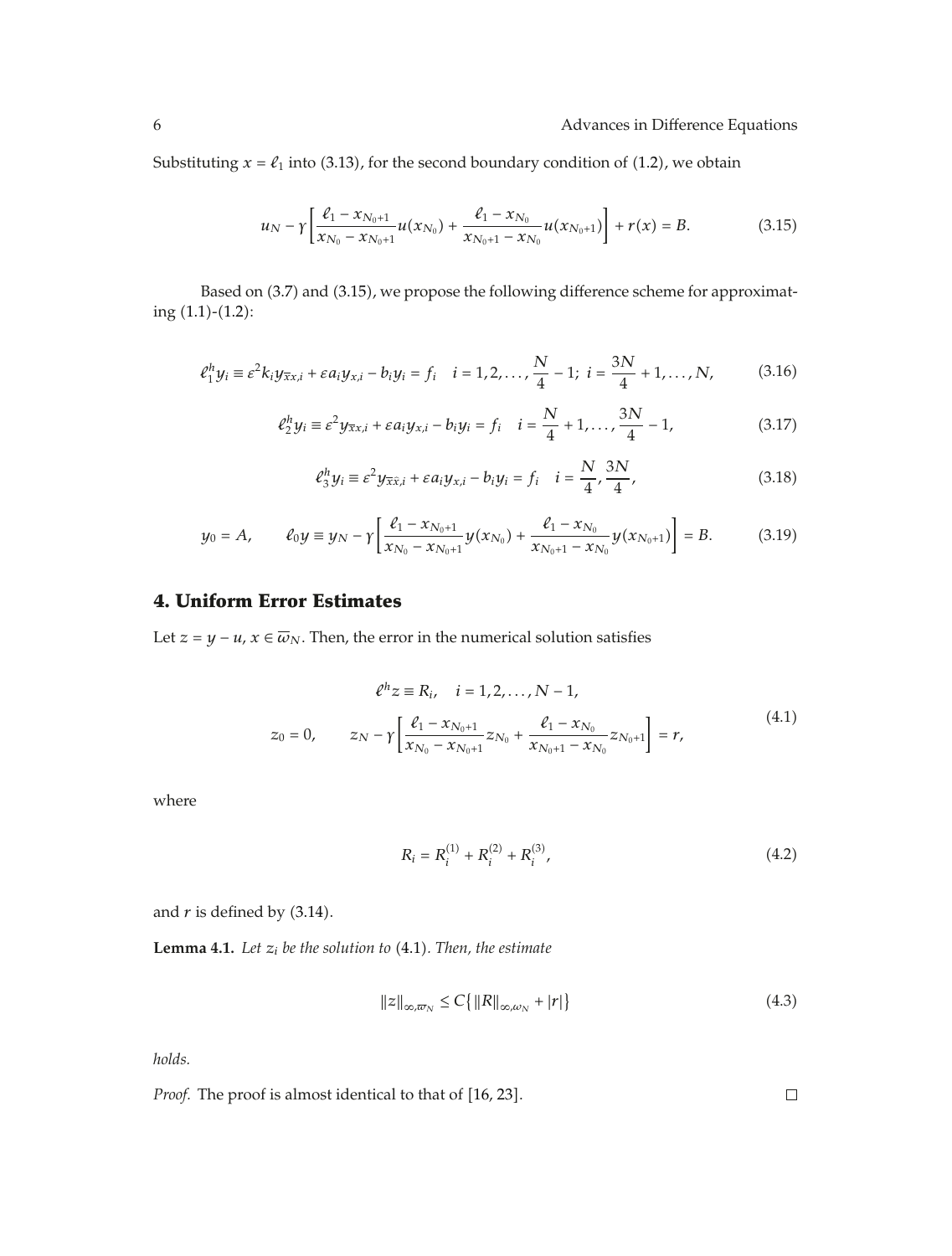**Lemma 4.2.** *Under the above assumptions of Section 1 and Lemma 2.1, the following estimates hold for the error functions Ri and r:*

$$
||R||_{\infty,\omega_N} \le C\left(N^{-1}\ln N\right)^2,
$$
  
\n
$$
|r| \le C\left(N^{-1}\ln N\right)^2.
$$
\n(4.4)

*Proof.* The argument now depends on whether  $\sigma_1 = \sigma_2 = \ell/4$  or  $\sigma_1 = \mu_1^{-1} \varepsilon \ln N$  and  $\sigma_2 =$  $\mu_2^{-1} \varepsilon$  ln *N*. In the first case

$$
\mu_1^{-1} \varepsilon \ln N \ge \frac{\ell}{4}, \qquad \mu_2^{-1} \varepsilon \ln N \ge \frac{\ell}{4}, \tag{4.5}
$$

and the mesh is uniform with  $h^{(1)} = h^{(2)} = h^{(3)} = \ell N^{-1}$  for all  $i, 1 \le i \le N$ . Therefore, from 3.9, we have

$$
\left| R_i^{(1)} \right| \le C \left\{ \varepsilon^2 h \int_{x_{i-1}}^{x_{i+1}} \left| u^{(4)}(x) \right| dx + \varepsilon h \int_{x_{i-1}}^{x_{i+1}} \left| u'''(x) \right| dx + h \int_{x_{i-1}}^{x_{i+1}} \left| u''(x) \right| dx \right\}
$$
\n
$$
\le C \left\{ \frac{h^2}{\varepsilon^2} \right\} \le C \left\{ \frac{16\mu_1^{-2} \ln^2 N}{\ell^2} \frac{4\ell^2}{N^2} \right\} \le C \left( N^{-1} \ln N \right)^2. \tag{4.6}
$$

The same estimate is obtained for  $R_i^{(2)}$  and  $R_i^{(3)}$  in a similar manner.

In the second case

$$
\mu_1^{-1}\varepsilon \ln N < \frac{\ell}{4}, \qquad \mu_2^{-1}\varepsilon \ln N < \frac{\ell}{4},\tag{4.7}
$$

and the mesh is piecewise uniform with the mesh spacing  $4\sigma_1/N$  and  $4\sigma_2/N$  in the subintervals  $[0, \sigma_1]$  and  $[\ell - \sigma_2, \ell]$ , respectively, and  $2(\ell - \sigma_2 - \sigma_1)/N$  in the subinterval  $[\sigma_1, \ell - \sigma_2]$ . We have the estimate  $R_i^{(1)}$  in  $[0, \sigma_1]$  and  $[\ell - \sigma_2, \ell]$  and the estimate  $R_i^{(2)}$  in  $[\sigma_1, \ell - \sigma_2]$ . In the layer region  $[0,\sigma_1]$ , the estimate  $R_i^{(1)}$  reduces to

$$
\left| R_i^{(1)} \right| \le C \left( \frac{h^{(1)}}{\varepsilon} \right)^2 \le C \left( \frac{16\mu_1^{-2} \varepsilon^2 \ln^2 N}{\varepsilon^2 N^2} \right), \quad 1 \le i \le \frac{N}{4} - 1. \tag{4.8}
$$

Hence,

$$
\left| R_i^{(1)} \right| \le C N^{-2} \ln^2 N, \quad 1 \le i \le \frac{N}{4} - 1. \tag{4.9}
$$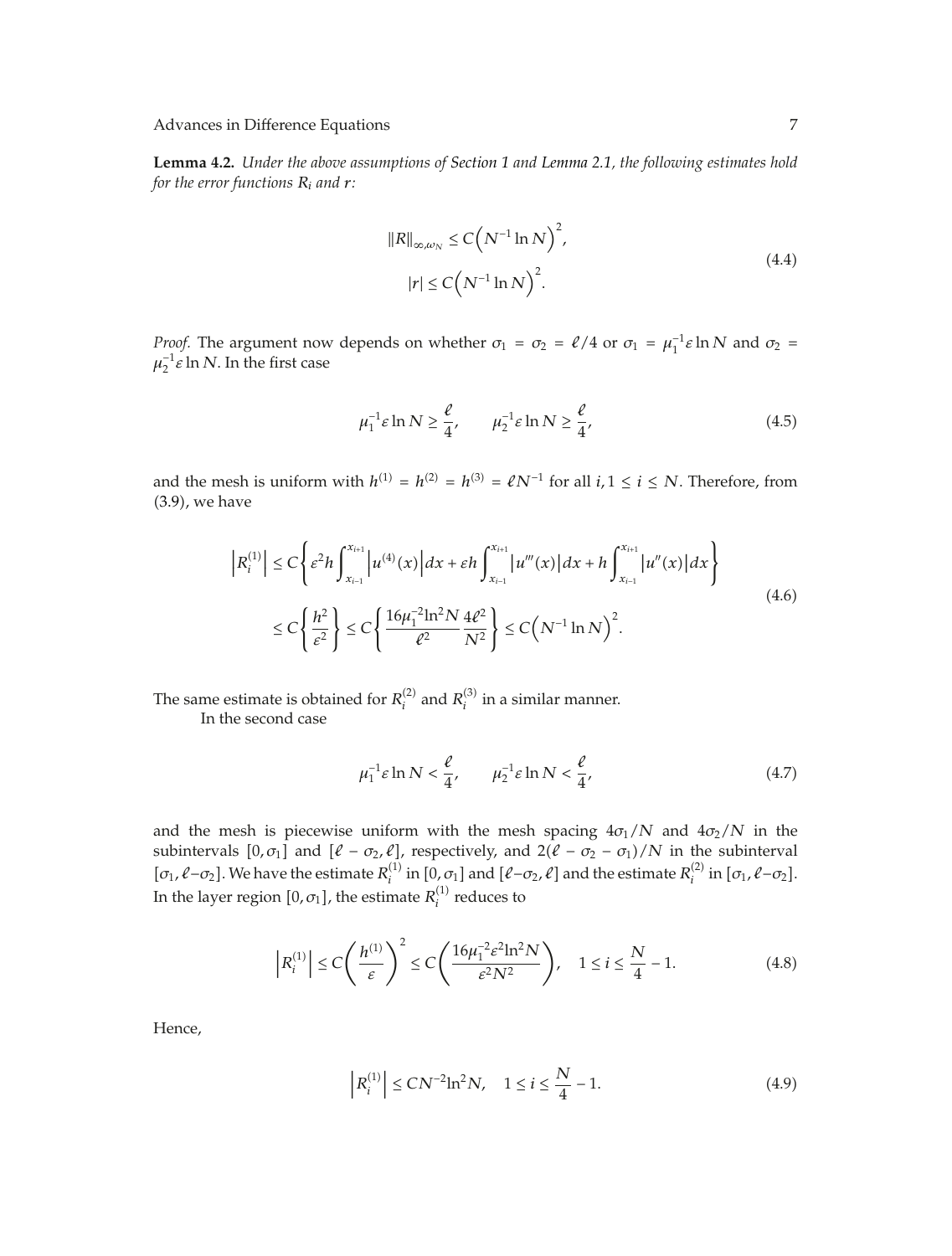The same estimate is obtained in the layer region  $[\ell - \sigma_2, \ell]$  in a similar manner. We now have to estimate  $R_i^{(2)}$  for  $N/4 + 1 \le i \le 3N/4 - 1$ . In this case, we are able to rewrite  $R_i^{(2)}$ as follows:

$$
\left| R_i^{(2)} \right| \le C \left\{ \varepsilon^2 \int_{x_{i-1}}^{x_{i+1}} \left| u'''(x) \right| dx + \varepsilon \int_{x_{i-1}}^{x_{i+1}} \left| u''(x) \right| dx \right\}
$$
  
\n
$$
\le C \left\{ \varepsilon^2 h^{(2)} + \varepsilon h^{(2)} + \mu_1^{-1} \left( e^{-\mu_1 x_{i-1}/\varepsilon} - e^{-\mu_1 x_{i+1}/\varepsilon} \right) + \mu_2^{-1} \left( e^{-\mu_2 (\ell - x_{i+1})/\varepsilon} - e^{-\mu_2 (\ell - x_{i-1})/\varepsilon} \right) \right\}, \quad \frac{N}{4} + 1 \le i \le \frac{3N}{4} - 1. \tag{4.10}
$$

Since

$$
x_i = 2\mu_1^{-1} \varepsilon \ln N + \left( i - \frac{N}{4} \right) h^{(2)},
$$
\n(4.11)

it follows that

$$
e^{-\mu_1 x_{i-1}/\varepsilon} - e^{-\mu_1 x_{i+1}/\varepsilon} = \frac{1}{N^2} e^{-\mu_1 (i-1-N/4)h^{(2)}/\varepsilon} \left( 1 - e^{-2\mu_1 h^{(2)}/\varepsilon} \right) < N^{-2}.\tag{4.12}
$$

Also, if we rewrite the mesh points in the form  $x_i = \ell - \sigma_2 - (3N/4 - i)h^{(2)}$ , evidently

$$
e^{-\mu_2(\ell - x_{i+1})/\varepsilon} - e^{-\mu_2(\ell - x_{i-1})/\varepsilon} = \frac{1}{N^2} e^{-\mu_2(3N/4 - i - 1)h^{(2)}/\varepsilon} \left(1 - e^{-2\mu_2 h^{(2)}/\varepsilon}\right) < N^{-2}.\tag{4.13}
$$

The last two inequalities together, (4.10), give the bound

$$
\left| R_i^{(2)} \right| \le C N^{-2}, \qquad \frac{N}{4} + 1 \le i \le \frac{3N}{4}.
$$
 (4.14)

Finally, we estimate  $R_i^{(3)}$  for the mesh points  $x_{N/4}$  and  $x_{3N/4}$ . For the mesh point  $x_{N/4}$ ,  $R_i^{(3)}$  reduces to

$$
\left| R_i^{(3)} \right| \leq C \left\{ \varepsilon^2 \int_{x_{N/4}}^{x_{N/4}} \frac{(x_{N/4-1} - x)^2}{h^{(1)}(h^{(1)} + h^{(2)})} |u'''(x)| dx + \varepsilon^2 \int_{x_{N/4}}^{x_{N/4+1}} \frac{(x_{N/4+1} - x)^2}{h^{(2)}(h^{(1)} + h^{(2)})} |u'''(x)| dx \right\}
$$
  
+
$$
\varepsilon (h^{(2)})^{-1} \int_{x_{N/4}}^{x_{N/4+1}} (x_{N/4} - x) |u''(x)| dx \right\}
$$
  

$$
\leq C \left\{ \varepsilon^2 h^{(1)} + \varepsilon^2 h^{(2)} + \varepsilon h^{(2)} + \frac{1}{\varepsilon} \int_{x_{N/4-1}}^{x_{N/4}} \left( e^{-\mu_1 x/\varepsilon} + e^{-\mu_2 (\ell - x)/\varepsilon} \right) dx + \frac{1}{\varepsilon} \int_{x_{N/4}}^{x_{N/4+1}} \left( e^{-\mu_1 x/\varepsilon} + e^{-\mu_2 (\ell - x)/\varepsilon} \right) dx \right\}.
$$
  
(4.15)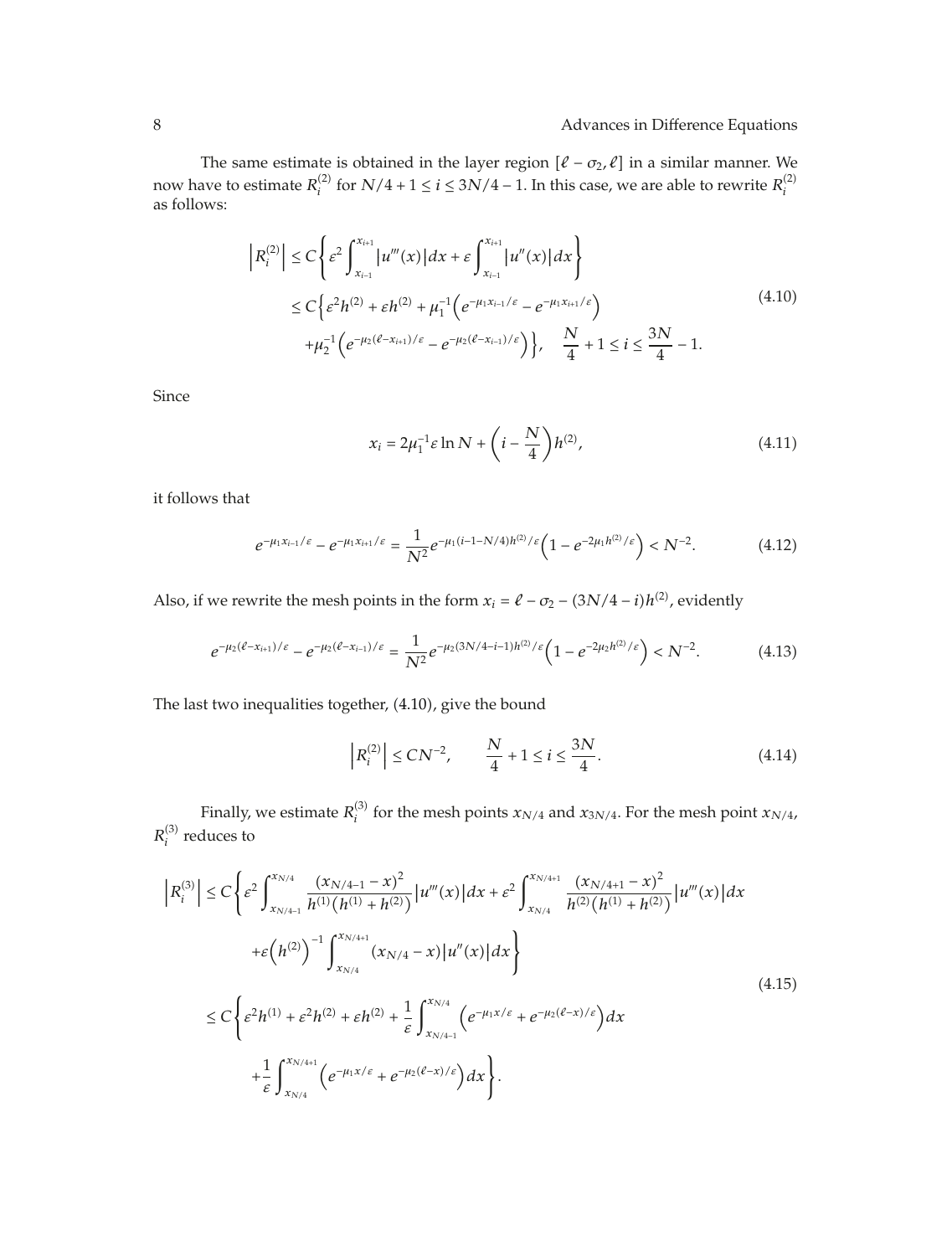Since

$$
e^{-\mu_1 x_{N/4-1}/\varepsilon} - e^{-\mu_1 x_{N/4}/\varepsilon} = e^{-\mu_1 (N/4-1)h^{(1)}/\varepsilon} \left( 1 - e^{-\mu_1 h^{(1)}/\varepsilon} \right)
$$
  
\n
$$
= \frac{1}{N^2} \left( 1 - e^{-\mu_1 h^{(1)}/\varepsilon} \right) < N^{-2},
$$
  
\n
$$
e^{-\mu_2 (\ell - x_{N/4})/\varepsilon} - e^{-\mu_2 (\ell - x_{N/4-1})/\varepsilon} = e^{-\mu_2 (\ell - x_{N/4})/\varepsilon} \left( 1 - e^{-\mu_2 h^{(1)}/\varepsilon} \right)
$$
  
\n
$$
= \frac{1}{N^2} e^{-\mu_2 N/2h^{(2)}/\varepsilon} \left( 1 - e^{-\mu_2 h^{(1)}/\varepsilon} \right) < N^{-2},
$$
  
\n
$$
e^{-\mu_1 x_{N/4}/\varepsilon} - e^{-\mu_1 x_{N/4+1}/\varepsilon} = \frac{1}{N^2} \left( 1 - e^{-\mu_1 h^{(2)}/\varepsilon} \right) < N^{-2},
$$
  
\n
$$
e^{-\mu_2 (\ell - x_{N/4+1})/\varepsilon} - e^{-\mu_2 (\ell - x_{N/4})/\varepsilon} = \frac{1}{N^2} e^{-\mu_2 (N/2 - 1)h^{(2)}/\varepsilon} \left( 1 - e^{-\mu_2 h^{(2)}/\varepsilon} \right) < N^{-2},
$$
  
\n(4.16)

it then follows that

$$
\left| R_i^{(3)} \right| \le C N^{-2}.\tag{4.17}
$$

The same estimate is obtained for  $i = 3N/4$  in a similar manner. This estimate is valid when only one of the values of  $\sigma_1$  or  $\sigma_2$  is equal to  $\ell/4$ . Next, we estimate the remainder term *r*. Suppose that  $\ell_1 \in [2\alpha^{-1} \varepsilon | \ln \varepsilon |, \ell - 2\alpha^{-1} \varepsilon | \ln \varepsilon |]$ , and the second derivative of f on this interval is bounded. From (3.14), we obtain

$$
|r| \leq C |f''(\xi)(x - x_{N_0})(x - x_{N_0+1})|
$$
  
\n
$$
\leq C |(x - x_{N_0})(x - x_{N_0+1})|
$$
  
\n
$$
\leq C \left( \left( h^{(2)} \right)^2 \right)
$$
  
\n
$$
\leq C \left( N^{-1} \ln N \right)^2.
$$
\n
$$
\square
$$

Combining Lemmas 2 and 3 gives us the following convergence result.

**Theorem 4.3.** Let  $u(x)$  be the solution of (1) and  $y$  be the solution of (29). Then,

$$
\|y - u\|_{\infty, \varpi_N} \leq CN^{-2} \ln^2 N. \tag{4.19}
$$

### **5. Algorithm and Numerical Results**

In this section, we present some numerical results which illustrate the present method.

(a) The difference scheme  $(3.16)$ – $(3.19)$  can be rewritten as

$$
A_i y_{i-1} - C_i y_i + B_i y_{i+1} = -F_i, \quad i = 1, 2, ..., N - 1,
$$
\n(5.1)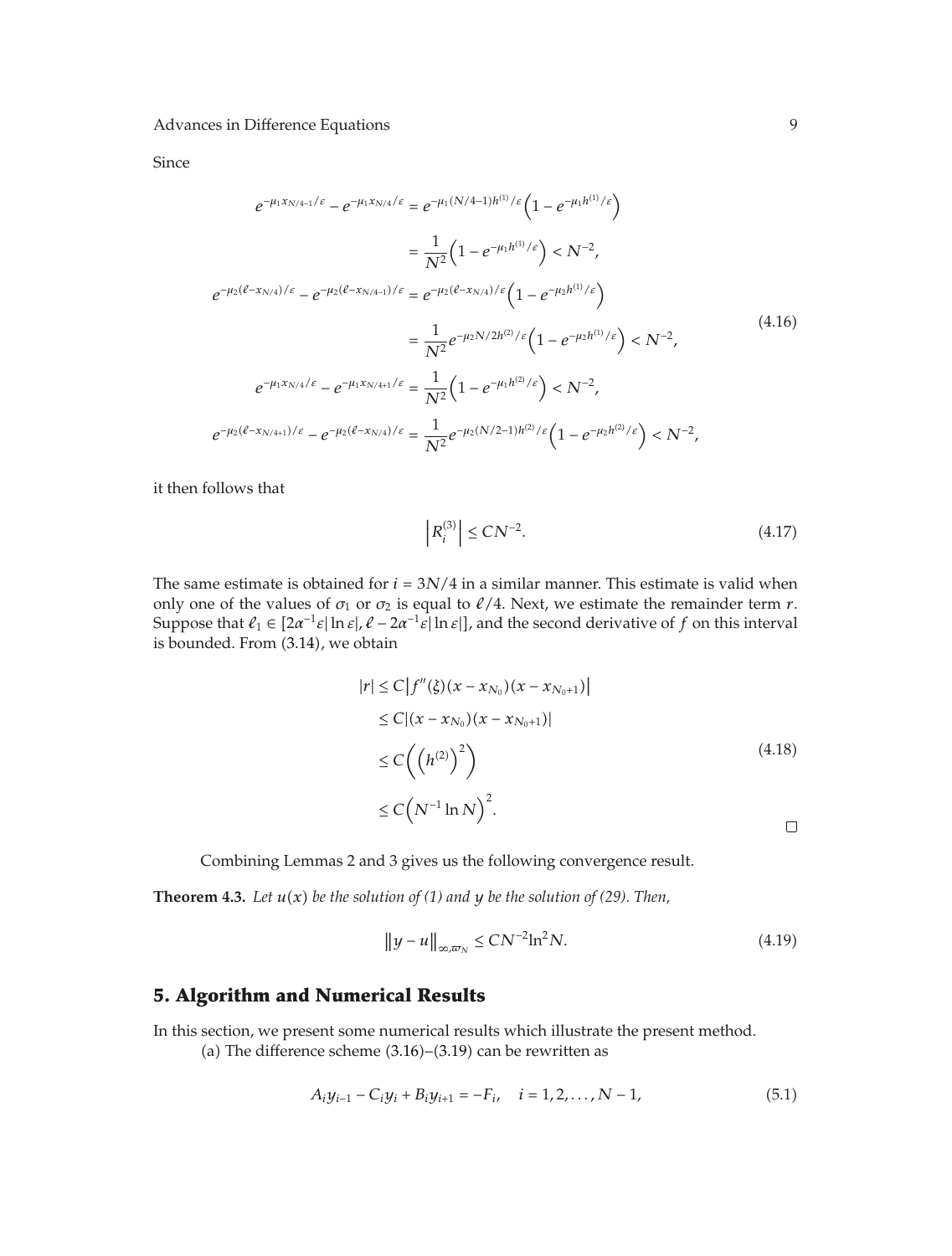where

$$
A_{i} = \frac{2\varepsilon^{3}}{(h^{(1)})^{2}(2\varepsilon + a_{i}h^{(1)})}, \qquad B_{i} = \frac{2\varepsilon^{3}}{(h^{(1)})^{2}(2\varepsilon + a_{i}h^{(1)})} + \frac{\varepsilon a_{i}}{h^{(1)}},
$$
  
\n
$$
C_{i} = \frac{4\varepsilon^{3}}{(h^{(1)})^{2}(2\varepsilon + a_{i}h^{(1)})} + \frac{\varepsilon a_{i}}{h^{(1)}} + b_{i}, \quad i = 1, 2, ..., \frac{N}{4} - 1; \quad \frac{3N}{4} + 1, ..., N,
$$
  
\n
$$
A_{i} = \frac{\varepsilon^{2}}{(h^{(2)})^{2}}, \quad B_{i} = \frac{\varepsilon^{2}}{(h^{(2)})^{2}} + \frac{\varepsilon a_{i}}{h^{(2)}}, \quad C_{i} = \frac{\varepsilon^{2}}{(h^{(2)})^{2}} + \frac{\varepsilon a_{i}}{h^{(2)}} + b_{i}, \quad i = \frac{N}{4} + 1, ..., \frac{3N}{4} - 1,
$$
  
\n
$$
A_{i} = \frac{\varepsilon^{2}}{h h_{i}}, \quad B_{i} = \frac{\varepsilon^{2}}{h h_{i+1}} + \frac{\varepsilon a_{i}}{h_{i+1}}, \quad C_{i} = \frac{\varepsilon^{2}}{h h_{i+1}} + \frac{\varepsilon a_{i}}{h h_{i}} + \frac{\varepsilon a_{i}}{h_{i+1}} + b_{i}, \quad \hbar = \frac{h_{i} + h_{i+1}}{2}, \quad i = \frac{N}{4}, \frac{3N}{4},
$$
  
\n
$$
F_{i} = -f_{i}, \quad i = 1, 2, ..., N - 1.
$$
  
\n(5.2)

System (5.1) and (3.19) is solved by the following factorization procedure:

$$
\alpha_{1} = 0, \qquad \beta_{1} = 0,
$$
\n
$$
\alpha_{i+1} = \frac{B_{i}}{C_{i} - A_{i}\alpha_{i}}, \quad \beta_{i+1} = \frac{F_{i} + A_{i}\beta_{i}}{C_{i} - A_{i}\alpha_{i}}, \quad i = 1, 2, ..., N - 1,
$$
\n
$$
\sigma_{1} = \min\left\{\frac{\ell}{4}, \mu_{1}^{-1}\epsilon \ln N\right\}, \qquad \sigma_{2} = \min\left\{\frac{\ell}{4}, \mu_{2}^{-1}\epsilon \ln N\right\}, \qquad h^{(2)} = \frac{2(\ell - \sigma_{2} - \sigma_{1})}{N},
$$
\n
$$
N_{0}^{*} = \left[\frac{\ell_{1} - \sigma_{1} + N h^{(2)}/4}{h^{(2)}}\right], \qquad N_{0} = \begin{cases} N_{0}^{*}, & \text{if } \ell_{1} - x_{N_{0}^{*}} \leq x_{N_{0}^{*}} - \ell_{1}, \\ N_{0}^{*} + 1, & \text{if } \ell_{1} - x_{N_{0}^{*}} > x_{N_{0}^{*}} - \ell_{1}, \end{cases}
$$
\n
$$
Q_{i,N_{0}} = \begin{cases} 1, & i = N_{0} + 1, \\ \prod_{j=N_{0}+1}^{i-1} \alpha_{j}, & N_{0} + 2 \leq i \leq N, \\ \prod_{j=N_{0}+1}^{i-1} \alpha_{j}, & N_{0} + 2 \leq i \leq N, \\ \alpha_{N_{0}+1} - \gamma(\delta \alpha_{N_{0}+1} - \mu) \sum_{i=N_{0}+1}^{N} Q_{i,N_{0}} \beta_{i}, \\ \alpha_{N_{0}+1} - \gamma(\delta \alpha_{N_{0}+1} - \mu) \prod_{i=N_{0}+1}^{N} \alpha_{i}, \\ \beta = \frac{\ell_{1} - x_{N_{0}}}{\gamma_{0} + 1}, & \mu = \frac{\ell_{1} - x_{N_{0}}}{\gamma_{0}} \end{cases}
$$
\n
$$
(5.3)
$$

$$
\delta = \frac{\epsilon_1 - x_{N_0+1}}{x_{N_0} - x_{N_0+1}}, \qquad \mu = \frac{\epsilon_1 - x_{N_0}}{x_{N_0+1} - x_{N_0}},
$$

$$
y_i = \alpha_{i+1} y_{i+1} + \beta_{i+1}, \quad i = N-1, \ldots, 2, 1.
$$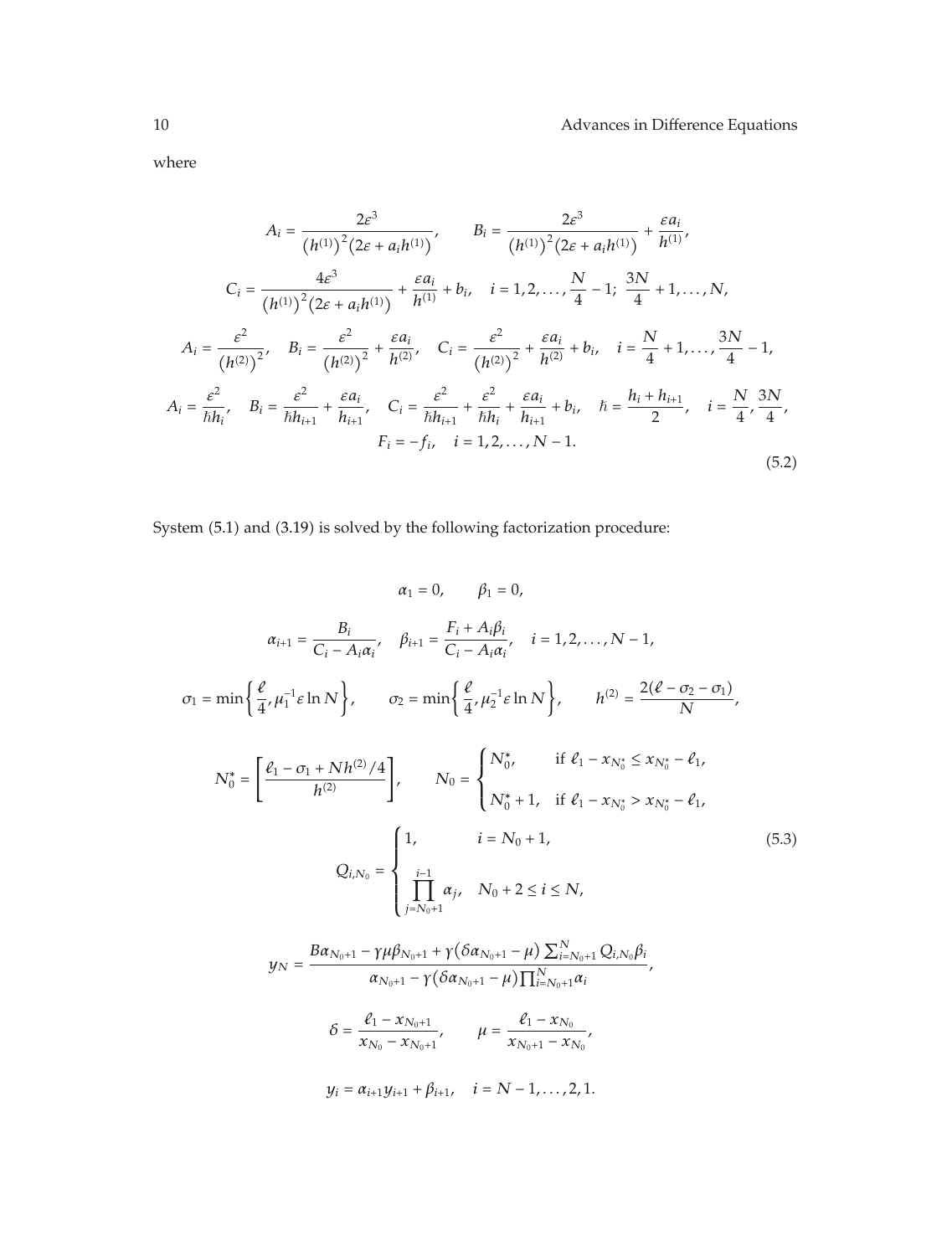| $\boldsymbol{\varepsilon}$ | $N = 32$  | $N = 64$  | $N = 128$ | $N = 256$ | $N = 512$ |
|----------------------------|-----------|-----------|-----------|-----------|-----------|
| $2^{-2}$                   | 0.0094302 | 0.0048322 | 0.0027402 | 0.0016792 | 0.0005534 |
|                            | 1.78      | 1.87      | 1.95      | 1.98      | 2.02      |
| $2^{-4}$                   | 0.0095503 | 0.0056215 | 0.0033157 | 0.0017325 | 0.0005988 |
|                            | 1.73      | 1.85      | 1.92      | 1.96      | 1.99      |
| $2^{-6}$                   | 0.0096054 | 0.0056215 | 0.0033157 | 0.0017325 | 0.0005988 |
|                            | 1.76      | 1.85      | 1.92      | 1.96      | 1.99      |
| $2^{-8}$                   | 0.0095502 | 0.0056215 | 0.0033157 | 0.0017325 | 0.0005988 |
|                            | 1.73      | 1.85      | 1.92      | 1.96      | 1.99      |
| $2^{-10}$                  | 0.0095502 | 0.0056215 | 0.0033157 | 0.0017325 | 0.0005988 |
|                            | 1.73      | 1.85      | 1.92      | 1.96      | 1.99      |
| $2^{-12}$                  | 0.0095502 | 0.0056215 | 0.0033157 | 0.0017325 | 0.0005988 |
|                            | 1.73      | 1.85      | 1.92      | 1.96      | 1.99      |
| $2^{-14}$                  | 0.0095502 | 0.0056215 | 0.0033157 | 0.0017325 | 0.0005988 |
|                            | 1.73      | 1.85      | 1.92      | 1.96      | 1.99      |
| $2^{-16}$                  | 0.0095502 | 0.0056215 | 0.0033157 | 0.0017325 | 0.0005988 |
|                            | 1.73      | 1.85      | 1.92      | 1.96      | 1.99      |
|                            |           |           |           |           |           |
| $e^N$                      | 0.0096054 | 0.0056215 | 0.0033157 | 0.0017325 | 0.0005988 |
| $p^N$                      | 1.73      | 1.85      | 1.92      | 1.96      | 1.99      |

**Table 1:** Approximate errors  $e^N_\varepsilon$  and  $e^N$  and the computed orders of convergence  $p^N_\varepsilon$  on the piecewise uniform mesh  $\omega_N$  for various values of  $\varepsilon$  and  $N$ .

It is easy to verify that

$$
A_i > 0, \quad B_i > 0, \quad C_i > A_i + B_i, \quad i = 1, 2, \dots, N. \tag{5.4}
$$

Therefore, the described factorization algorithm is stable.

(b) We apply the numerical method  $(3.16)$ – $(3.19)$  to the following problem:

$$
\varepsilon^{2}u''(x) + \varepsilon(1 + \cos(\pi x))u'(x) - \left(1 + \sin\left(\frac{\pi x}{2}\right)\right)u(x) = f(x), \quad 0 < x < 1,
$$
  

$$
u(0) = 0, \qquad u(1) - \frac{1}{2}u\left(\frac{1}{2}\right) = 1,
$$
 (5.5)

with

$$
f(x) = 2(\varepsilon \pi)^2 \cos(2\pi x) + \varepsilon \pi (1 + \cos(\pi x)) \sin(2\pi x) - \left(1 + \sin\left(\frac{\pi x}{2}\right)\right) \sin^2(\pi x). \tag{5.6}
$$

The exact solution of the problem is

$$
u(x) = \frac{2\exp((1-x)(1+\cos(\pi x)+d)/2\varepsilon)\left[1-\exp(\frac{x d}{\varepsilon})\right]}{(-1+\exp(d/2\varepsilon))\left(-2-2\exp(d/2\varepsilon)+\exp(1+\cos(\pi x)+d)/4\varepsilon\right)} + \sin^2(\pi x), \quad (5.7)
$$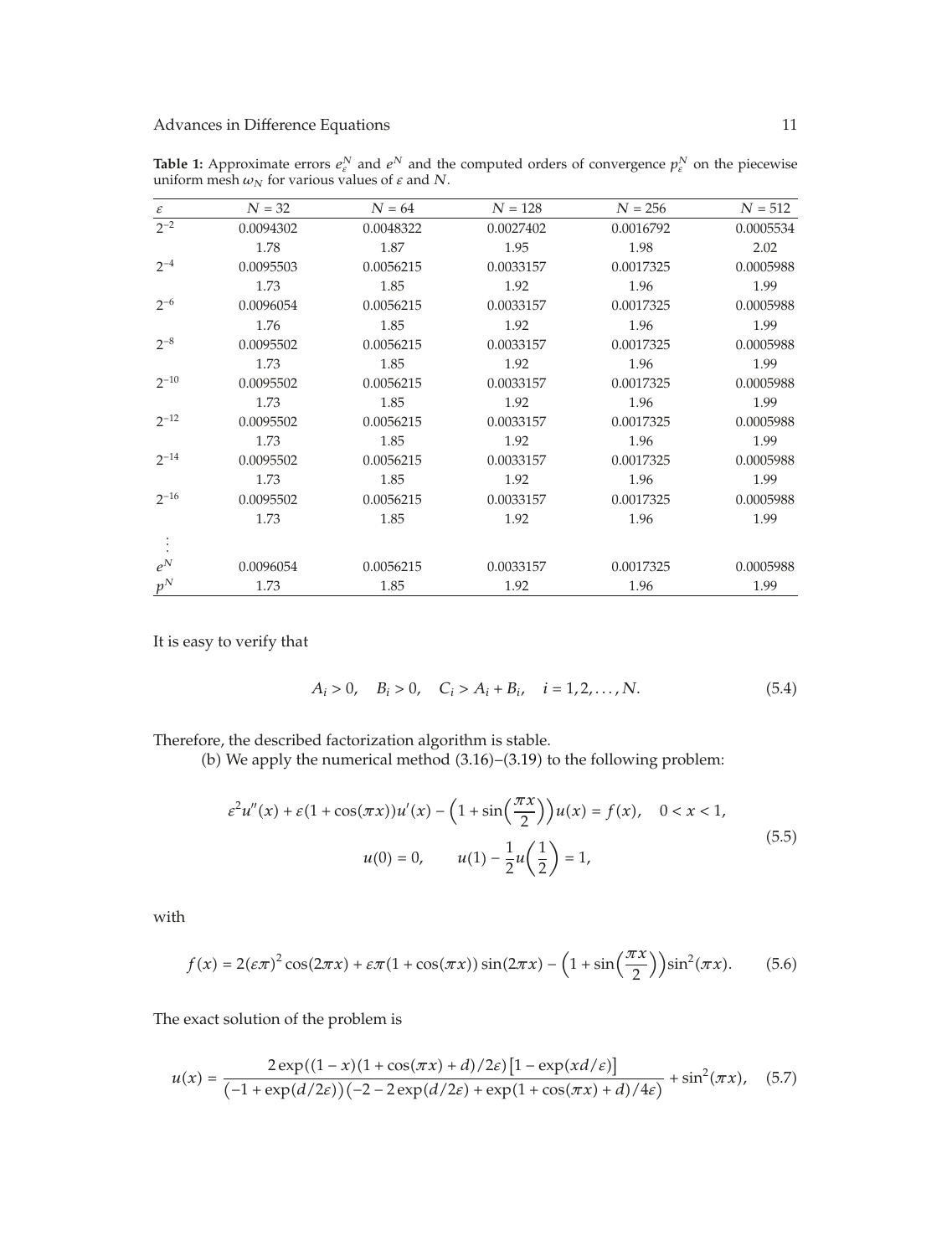where

$$
d = \sqrt{5 + 2\cos(\pi x) + \cos^2(\pi x) + 4\sin\left(\frac{\pi x}{2}\right)}.
$$
 (5.8)

This  $u(x)$  has the typical boundary layers at  $x = 0$  and  $x = 1$ . In the computations in this section, we take

$$
A = 0, \t B = 1, \t \gamma = \frac{1}{2}, \t \ell_1 = \frac{1}{2}, \t \mu_1 = 2.414213562, \t \mu_2 = 1,
$$
  

$$
\sigma_1 = \min\left\{\frac{1}{4}, 2.414213562 \varepsilon \ln N\right\}, \t \sigma_2 = \min\left\{\frac{1}{4}, \varepsilon \ln N\right\},
$$
  

$$
h^{(2)} = \frac{2(1 - \sigma_2 - \sigma_1)}{N}, \t N_0^* = \left[\frac{2 - 4\sigma_1 + N h^{(2)}}{4h^{(2)}}\right],
$$
  

$$
N_0 = \begin{cases} N_0^*, & \text{if } \frac{1}{2} - x_{N_0^*} \le x_{N_0^*} - \frac{1}{2}, \\ N_0^* + 1, & \text{if } \frac{1}{2} - x_{N_0^*} > x_{N_0^*} - \frac{1}{2}. \end{cases}
$$
(5.9)

The error of the scheme is measured in the discrete maximum norm. For any values of *ε* and *N*, the maximum pointwise errors  $e_{\varepsilon}^N$  and the  $\varepsilon$ -uniform  $e^N$  are calculated using

$$
e_{\varepsilon}^{N} = \max_{i} \left| u(x_{i}) - y_{i}^{N} \right|, \qquad e^{N} = \max_{\varepsilon} e_{\varepsilon}^{N}, \tag{5.10}
$$

where  $u$  is the exact solution of  $(5.5)$  and  $y$  is the numerical solution of the finite difference scheme  $(3.16)$ – $(3.19)$ . The convergence rates are

$$
P_{\varepsilon}^{N} = \frac{\ln(e_{\varepsilon}^{N}/e_{\varepsilon}^{2N})}{\ln 2}.
$$
\n(5.11)

The corresponding *ε*-uniform convergence rates are computed using the formula

$$
P^{N} = \frac{\ln(e^{N}/e^{2N})}{\ln 2}.
$$
\n(5.12)

### **References**

- 1 A. H. Nayfeh, *Introduction to Perturbation Techniques*, John Wiley & Sons, New York, NY, USA, 1993.
- 2 R. E. O'Malley Jr., *Singular Perturbation Methods for Ordinary Differential Equations*, vol. 89 of *Applied Mathematical Sciences*, Springer, New York, NY, USA, 1991.
- 3 E. P. Doolan, J. J. H. Miller, and W. H. A. Schilders, *Uniform Numerical Methods for Problems with Initial and Boundary Layers*, Boole Press, Dublin, Ireland, 1980.
- 4 P. A. Farrell, A. F. Hegarty, J. J. H. Miller, E. O'Riordan, and G. I. Shishkin, *Robust Computational Techniques for Boundary Layers*, vol. 16 of *Applied Mathematics*, Chapman & Hall/CRC, Boca Raton, Fla, USA, 2000.